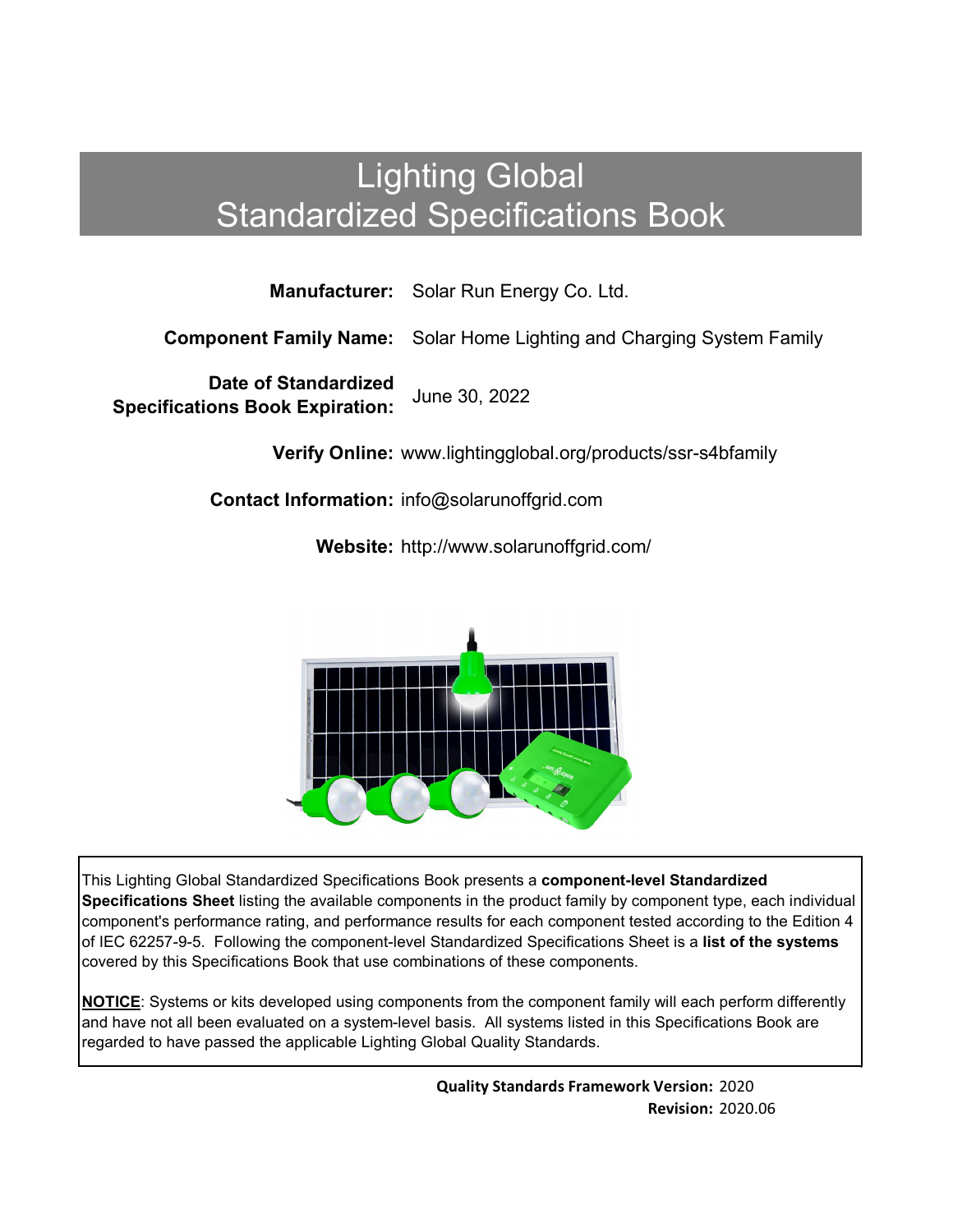## **Component-Level Standardized Specifications Sheet** Solar Run Energy Co. Ltd.

### Solar Home Lighting and Charging System Family

| <b>Battery / Control Box</b>  |                          |                               |                 |                                                               |  |
|-------------------------------|--------------------------|-------------------------------|-----------------|---------------------------------------------------------------|--|
| Name /<br><b>Model Number</b> | <b>Battery Chemistry</b> | <b>Nominal</b><br>Voltage (V) | Rating<br>(mAh) | <b>Battery Capacity Measured Battery</b><br>Capacity<br>(mAh) |  |
| Main unit with 4.4 Ah battery | Lithium Ion              | 7.4                           | 4400            | 4300                                                          |  |
| Main unit with 5.2 Ah battery | Lithium Ion              | 7.4                           | 5200            | 5300                                                          |  |

| <b>V Modul</b><br>ъı<br>H |  |
|---------------------------|--|
|---------------------------|--|

| Name / Model Number | <b>Peak Power at STC Rating</b><br>'W) | <b>Measured Peak Power at STC</b><br>(W |  |  |
|---------------------|----------------------------------------|-----------------------------------------|--|--|
| 8 W PV module       |                                        |                                         |  |  |
| 10 W PV module      |                                        |                                         |  |  |

| Light Sources*      |                      |                          |                      |
|---------------------|----------------------|--------------------------|----------------------|
|                     | <b>Luminous Flux</b> | <b>Measured Luminous</b> | <b>Measured Lamp</b> |
|                     | Rating (Im)          | Flux (Im)                | Efficacy (Im/W)      |
|                     | <u>နှ</u>            |                          |                      |
|                     |                      | 흥                        | 스<br>도               |
| Name / Model Number |                      |                          |                      |
| 1 W lamp            | 100                  | 100                      | 92                   |
| 2 W lamp            | 200                  | 170                      | 120                  |

**NOTICE:** As indicated, not all components listed on this page were tested according to the Quality Test Method (QTM) in Edition 4 of IEC 62257-9-5. However, based on the satisfactory performance of the tested components in the family, the components that were not tested are regarded to have passed the applicable Lighting Global Quality Standards. In addition, all tested components passed an internal inspection, the full array of applicable QTM durability tests, as well as ingress protection testing (where applicable).

\*Light points and appliances may perform differently when used with different systems.